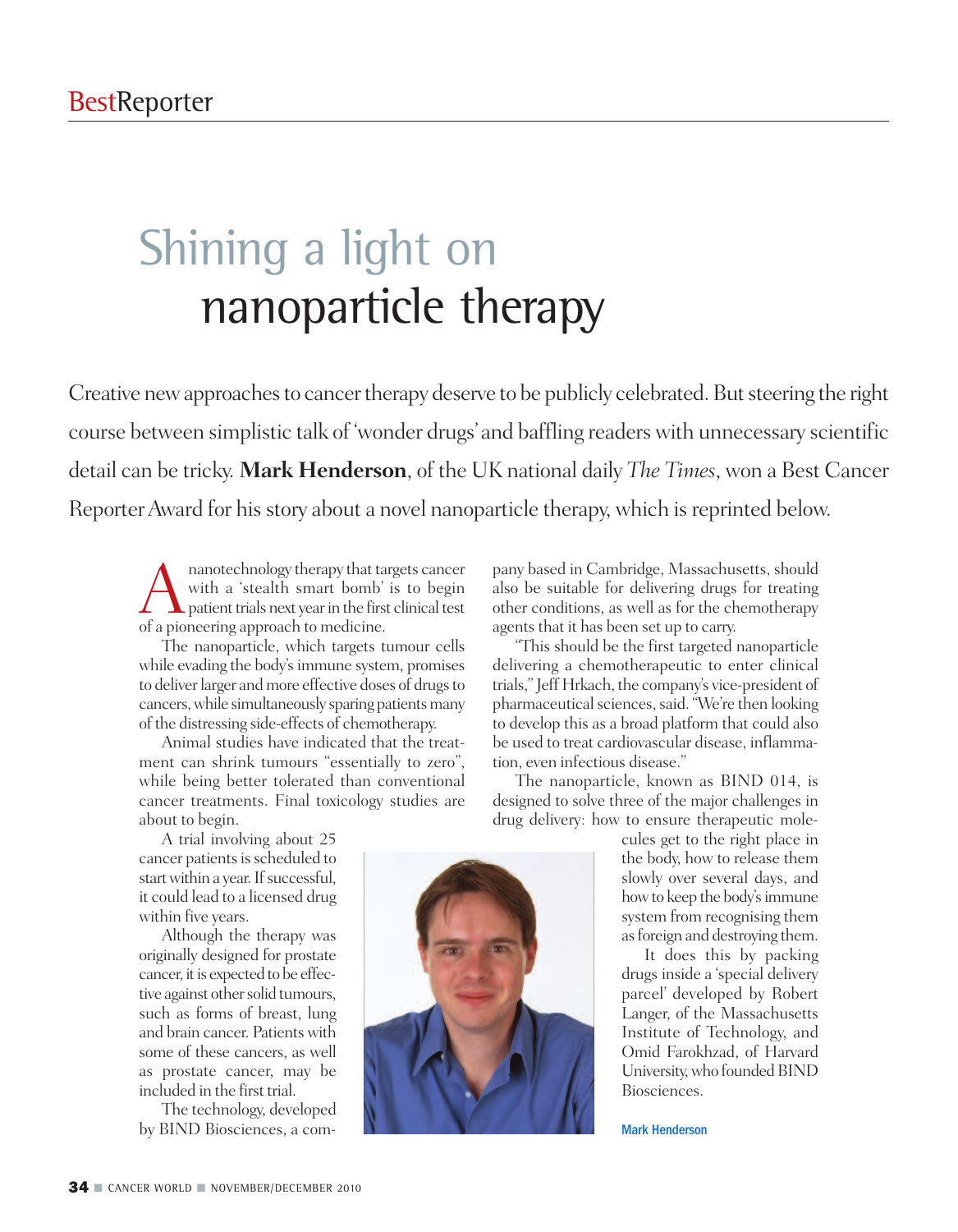## THE SERIES TIMES

The science behind the therapy. Well-written articles explaining potentially important developments in treating cancer promote public understanding of the disease and help build confidence in, and support for, the research effort

#### HOW IT WORKS

This nanoparticle's diameter is 1000 times smaller than that of a human hair, measuring about 100 nanometres – or one ten-millionth of a metre – across.It hasfour elements, the first of which is its payload, a common chemotherapy drug called docetaxel or Taxotere.

The docetaxel molecules are enclosed in a matrix made of a biodegradable polymer known as polylactic acid, which breaks down slowly over several days so that the drug is released gradually. This means that a single injection of nanoparticles can have a longlasting effect.

This drug-filled 'warhead' is then covered with a 'stealth coating'of polyethylene glycol,which helps the particle to hide so that it is not attacked by elements of the body's immune system such as antibodies and macrophage cells. Normally, nanoparticles for drug delivery risk being recognised by the immune system and destroyed.

"Regular nanoparticles struggle to get through to tumours," ProfessorLangersaid."They get eaten by macrophages. By containing the drug within this molecule, we can avoid the macrophages."

The final element of the particle is its smart targeting system, in the form of special enzymes attached to the outer coating known astargeting ligands. These are designed to bind to a molecule found on prostate cancer cells called prostatespecific membrane antigen (PSMA), so that the



particles accumulate at the site of tumours before releasing their drugs.

"It's an anchor, rather than a homing beacon," Dr Hrkach said. "If we do things right and get it to the tumour, when the particles get there they stay there.

"What's different about this delivery system is that we believe we can very explicitly target the disease site, while also protecting the nanoparticle from the body's immune system. You can get a high concentration at the site of the tumour and a lower concentration everywhere else.

"By virtue of doing that you're not exposing the body to the side-effects of chemotherapy so much, while at the same time getting larger doses of drug to the tumour."

It promises to deliver larger doses of drugs to cancers, while sparing patients many of the side-effects